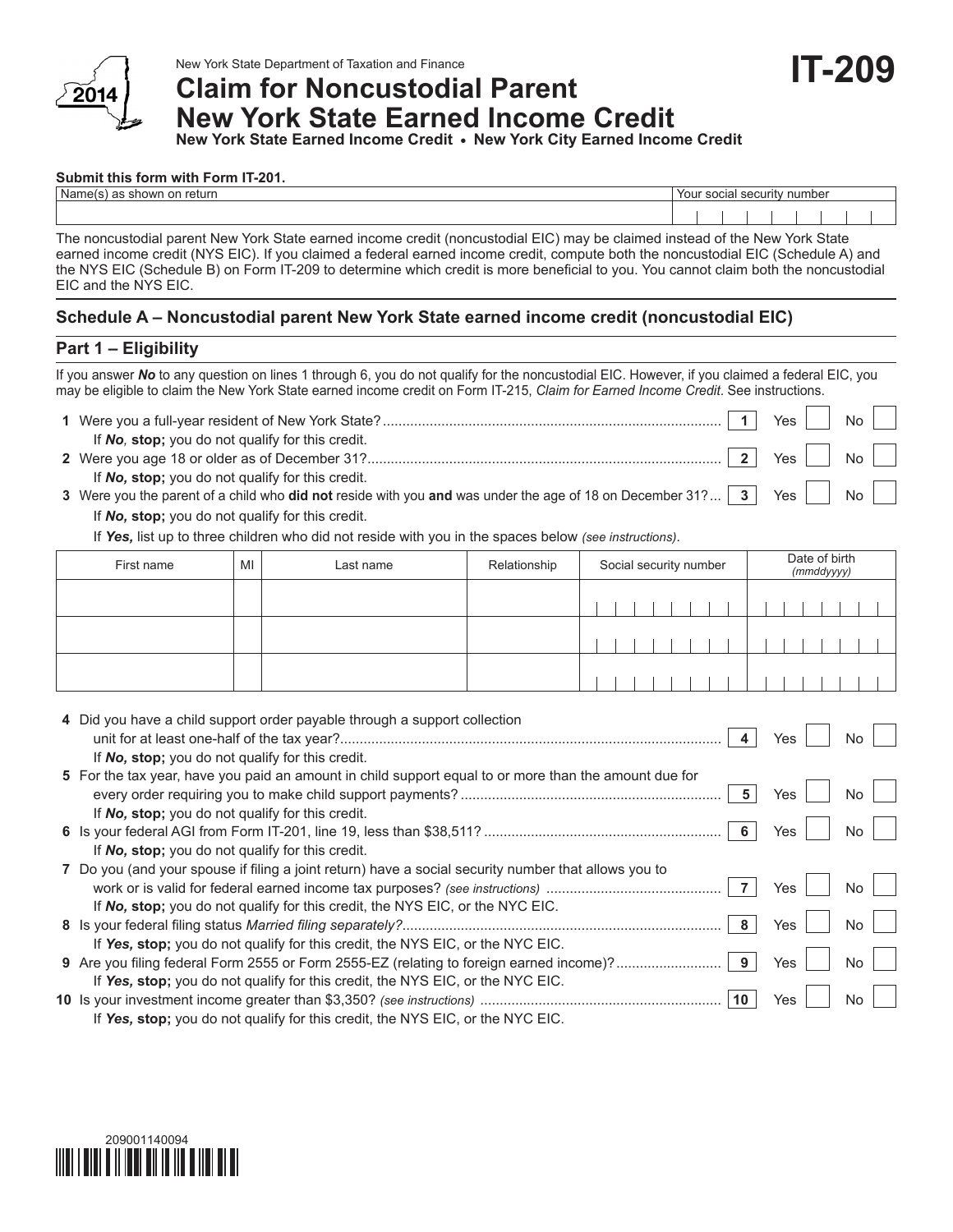| 11<br>Yes<br>No<br>If Yes, you must file an amended return to claim this credit, the NYS EIC, or NYC EIC.<br>12 Do you want the Tax Department to compute your noncustodial EIC and NYS EIC and give you the<br>12<br>Yes<br>No<br>If Yes, complete lines 13 through 17 (also complete lines 33 and 34 if you claimed the federal EIC,<br>and lines 46 and 47 if you are a New York City part-year resident).<br>If No, complete lines 13 through 32 (also complete lines 33 through 43 if you claimed the federal EIC,<br>and lines 44 through 47 if you are a New York City resident or part-year resident).<br>Part 3 - Earned income<br>Whole dollars only<br>13<br> 00 <br>14 If you were paid any amount for work while an inmate in a penal institution, or if you received a<br>taxable scholarship or fellowship grant, or a Medicaid waiver payment that you excluded on your<br>federal return, or an amount as a pension or annuity from a nonqualified deferred compensation<br>plan or nongovernmental section 457 plan, and you included that amount on your Form IT-201,<br>14<br>00<br>15<br> 00 <br>Employer identification number (see instr.)<br>profit -or-<br>loss<br>16 Total earned income (If line 15 is a profit, subtract line 14 from line 13, and then add line 15. If line 15 is<br>16<br>00<br>If line 16 is zero or less, stop; you do not qualify for this credit.<br>17<br>00 <sup>1</sup><br><b>Part 4 - Credit computation</b><br>Credit computed at 20% of federal EIC with one qualifying child<br>18 Find the line 16 amount (Total earned income) in the noncustodial EIC tables<br>(beginning on page 4 of the instructions), and enter the amount from column a<br>18<br>00<br>19<br>No<br>Yes<br>If Yes, skip lines 20 and 21, and enter the line 18 amount on line 22.<br>If No, continue on line 20.<br>20<br>Yes<br>No<br>If Yes, skip line 21, and enter the line 18 amount on line 22.<br>If No, continue on line 21.<br>21 Find the line 17 amount in the noncustodial EIC tables (beginning on page 4 of the instructions),<br>21<br>00<br>22<br>00<br>.20<br>23<br>24<br> 00 <br>Credit computed at 2.5 times the federal EIC without a qualifying child<br>25 Find the line 16 amount (Total earned income) in the noncustodial EIC tables (beginning on page 4<br>of the instructions). (If your NYS filing status is 2), Married filing joint return, enter the amount from<br>25<br> 00 <br>26<br>Yes<br>No<br>If Yes, skip lines 27 and 28, and enter the line 25 amount on line 29.<br>If Ala continuo on line 27 | Part 2 - Claiming the credit |  |  |
|----------------------------------------------------------------------------------------------------------------------------------------------------------------------------------------------------------------------------------------------------------------------------------------------------------------------------------------------------------------------------------------------------------------------------------------------------------------------------------------------------------------------------------------------------------------------------------------------------------------------------------------------------------------------------------------------------------------------------------------------------------------------------------------------------------------------------------------------------------------------------------------------------------------------------------------------------------------------------------------------------------------------------------------------------------------------------------------------------------------------------------------------------------------------------------------------------------------------------------------------------------------------------------------------------------------------------------------------------------------------------------------------------------------------------------------------------------------------------------------------------------------------------------------------------------------------------------------------------------------------------------------------------------------------------------------------------------------------------------------------------------------------------------------------------------------------------------------------------------------------------------------------------------------------------------------------------------------------------------------------------------------------------------------------------------------------------------------------------------------------------------------------------------------------------------------------------------------------------------------------------------------------------------------------------------------------------------------------------------------------------------------------------------------------------------------------------------------------------------------------------------------------------------------------------------------------------|------------------------------|--|--|
|                                                                                                                                                                                                                                                                                                                                                                                                                                                                                                                                                                                                                                                                                                                                                                                                                                                                                                                                                                                                                                                                                                                                                                                                                                                                                                                                                                                                                                                                                                                                                                                                                                                                                                                                                                                                                                                                                                                                                                                                                                                                                                                                                                                                                                                                                                                                                                                                                                                                                                                                                                            |                              |  |  |
|                                                                                                                                                                                                                                                                                                                                                                                                                                                                                                                                                                                                                                                                                                                                                                                                                                                                                                                                                                                                                                                                                                                                                                                                                                                                                                                                                                                                                                                                                                                                                                                                                                                                                                                                                                                                                                                                                                                                                                                                                                                                                                                                                                                                                                                                                                                                                                                                                                                                                                                                                                            |                              |  |  |
|                                                                                                                                                                                                                                                                                                                                                                                                                                                                                                                                                                                                                                                                                                                                                                                                                                                                                                                                                                                                                                                                                                                                                                                                                                                                                                                                                                                                                                                                                                                                                                                                                                                                                                                                                                                                                                                                                                                                                                                                                                                                                                                                                                                                                                                                                                                                                                                                                                                                                                                                                                            |                              |  |  |
|                                                                                                                                                                                                                                                                                                                                                                                                                                                                                                                                                                                                                                                                                                                                                                                                                                                                                                                                                                                                                                                                                                                                                                                                                                                                                                                                                                                                                                                                                                                                                                                                                                                                                                                                                                                                                                                                                                                                                                                                                                                                                                                                                                                                                                                                                                                                                                                                                                                                                                                                                                            |                              |  |  |
|                                                                                                                                                                                                                                                                                                                                                                                                                                                                                                                                                                                                                                                                                                                                                                                                                                                                                                                                                                                                                                                                                                                                                                                                                                                                                                                                                                                                                                                                                                                                                                                                                                                                                                                                                                                                                                                                                                                                                                                                                                                                                                                                                                                                                                                                                                                                                                                                                                                                                                                                                                            |                              |  |  |
|                                                                                                                                                                                                                                                                                                                                                                                                                                                                                                                                                                                                                                                                                                                                                                                                                                                                                                                                                                                                                                                                                                                                                                                                                                                                                                                                                                                                                                                                                                                                                                                                                                                                                                                                                                                                                                                                                                                                                                                                                                                                                                                                                                                                                                                                                                                                                                                                                                                                                                                                                                            |                              |  |  |
|                                                                                                                                                                                                                                                                                                                                                                                                                                                                                                                                                                                                                                                                                                                                                                                                                                                                                                                                                                                                                                                                                                                                                                                                                                                                                                                                                                                                                                                                                                                                                                                                                                                                                                                                                                                                                                                                                                                                                                                                                                                                                                                                                                                                                                                                                                                                                                                                                                                                                                                                                                            |                              |  |  |
|                                                                                                                                                                                                                                                                                                                                                                                                                                                                                                                                                                                                                                                                                                                                                                                                                                                                                                                                                                                                                                                                                                                                                                                                                                                                                                                                                                                                                                                                                                                                                                                                                                                                                                                                                                                                                                                                                                                                                                                                                                                                                                                                                                                                                                                                                                                                                                                                                                                                                                                                                                            |                              |  |  |
|                                                                                                                                                                                                                                                                                                                                                                                                                                                                                                                                                                                                                                                                                                                                                                                                                                                                                                                                                                                                                                                                                                                                                                                                                                                                                                                                                                                                                                                                                                                                                                                                                                                                                                                                                                                                                                                                                                                                                                                                                                                                                                                                                                                                                                                                                                                                                                                                                                                                                                                                                                            |                              |  |  |
|                                                                                                                                                                                                                                                                                                                                                                                                                                                                                                                                                                                                                                                                                                                                                                                                                                                                                                                                                                                                                                                                                                                                                                                                                                                                                                                                                                                                                                                                                                                                                                                                                                                                                                                                                                                                                                                                                                                                                                                                                                                                                                                                                                                                                                                                                                                                                                                                                                                                                                                                                                            |                              |  |  |
|                                                                                                                                                                                                                                                                                                                                                                                                                                                                                                                                                                                                                                                                                                                                                                                                                                                                                                                                                                                                                                                                                                                                                                                                                                                                                                                                                                                                                                                                                                                                                                                                                                                                                                                                                                                                                                                                                                                                                                                                                                                                                                                                                                                                                                                                                                                                                                                                                                                                                                                                                                            |                              |  |  |
|                                                                                                                                                                                                                                                                                                                                                                                                                                                                                                                                                                                                                                                                                                                                                                                                                                                                                                                                                                                                                                                                                                                                                                                                                                                                                                                                                                                                                                                                                                                                                                                                                                                                                                                                                                                                                                                                                                                                                                                                                                                                                                                                                                                                                                                                                                                                                                                                                                                                                                                                                                            |                              |  |  |
|                                                                                                                                                                                                                                                                                                                                                                                                                                                                                                                                                                                                                                                                                                                                                                                                                                                                                                                                                                                                                                                                                                                                                                                                                                                                                                                                                                                                                                                                                                                                                                                                                                                                                                                                                                                                                                                                                                                                                                                                                                                                                                                                                                                                                                                                                                                                                                                                                                                                                                                                                                            |                              |  |  |
|                                                                                                                                                                                                                                                                                                                                                                                                                                                                                                                                                                                                                                                                                                                                                                                                                                                                                                                                                                                                                                                                                                                                                                                                                                                                                                                                                                                                                                                                                                                                                                                                                                                                                                                                                                                                                                                                                                                                                                                                                                                                                                                                                                                                                                                                                                                                                                                                                                                                                                                                                                            |                              |  |  |
|                                                                                                                                                                                                                                                                                                                                                                                                                                                                                                                                                                                                                                                                                                                                                                                                                                                                                                                                                                                                                                                                                                                                                                                                                                                                                                                                                                                                                                                                                                                                                                                                                                                                                                                                                                                                                                                                                                                                                                                                                                                                                                                                                                                                                                                                                                                                                                                                                                                                                                                                                                            |                              |  |  |
|                                                                                                                                                                                                                                                                                                                                                                                                                                                                                                                                                                                                                                                                                                                                                                                                                                                                                                                                                                                                                                                                                                                                                                                                                                                                                                                                                                                                                                                                                                                                                                                                                                                                                                                                                                                                                                                                                                                                                                                                                                                                                                                                                                                                                                                                                                                                                                                                                                                                                                                                                                            |                              |  |  |
|                                                                                                                                                                                                                                                                                                                                                                                                                                                                                                                                                                                                                                                                                                                                                                                                                                                                                                                                                                                                                                                                                                                                                                                                                                                                                                                                                                                                                                                                                                                                                                                                                                                                                                                                                                                                                                                                                                                                                                                                                                                                                                                                                                                                                                                                                                                                                                                                                                                                                                                                                                            |                              |  |  |
|                                                                                                                                                                                                                                                                                                                                                                                                                                                                                                                                                                                                                                                                                                                                                                                                                                                                                                                                                                                                                                                                                                                                                                                                                                                                                                                                                                                                                                                                                                                                                                                                                                                                                                                                                                                                                                                                                                                                                                                                                                                                                                                                                                                                                                                                                                                                                                                                                                                                                                                                                                            |                              |  |  |
|                                                                                                                                                                                                                                                                                                                                                                                                                                                                                                                                                                                                                                                                                                                                                                                                                                                                                                                                                                                                                                                                                                                                                                                                                                                                                                                                                                                                                                                                                                                                                                                                                                                                                                                                                                                                                                                                                                                                                                                                                                                                                                                                                                                                                                                                                                                                                                                                                                                                                                                                                                            |                              |  |  |
|                                                                                                                                                                                                                                                                                                                                                                                                                                                                                                                                                                                                                                                                                                                                                                                                                                                                                                                                                                                                                                                                                                                                                                                                                                                                                                                                                                                                                                                                                                                                                                                                                                                                                                                                                                                                                                                                                                                                                                                                                                                                                                                                                                                                                                                                                                                                                                                                                                                                                                                                                                            |                              |  |  |
|                                                                                                                                                                                                                                                                                                                                                                                                                                                                                                                                                                                                                                                                                                                                                                                                                                                                                                                                                                                                                                                                                                                                                                                                                                                                                                                                                                                                                                                                                                                                                                                                                                                                                                                                                                                                                                                                                                                                                                                                                                                                                                                                                                                                                                                                                                                                                                                                                                                                                                                                                                            |                              |  |  |
|                                                                                                                                                                                                                                                                                                                                                                                                                                                                                                                                                                                                                                                                                                                                                                                                                                                                                                                                                                                                                                                                                                                                                                                                                                                                                                                                                                                                                                                                                                                                                                                                                                                                                                                                                                                                                                                                                                                                                                                                                                                                                                                                                                                                                                                                                                                                                                                                                                                                                                                                                                            |                              |  |  |
|                                                                                                                                                                                                                                                                                                                                                                                                                                                                                                                                                                                                                                                                                                                                                                                                                                                                                                                                                                                                                                                                                                                                                                                                                                                                                                                                                                                                                                                                                                                                                                                                                                                                                                                                                                                                                                                                                                                                                                                                                                                                                                                                                                                                                                                                                                                                                                                                                                                                                                                                                                            |                              |  |  |
|                                                                                                                                                                                                                                                                                                                                                                                                                                                                                                                                                                                                                                                                                                                                                                                                                                                                                                                                                                                                                                                                                                                                                                                                                                                                                                                                                                                                                                                                                                                                                                                                                                                                                                                                                                                                                                                                                                                                                                                                                                                                                                                                                                                                                                                                                                                                                                                                                                                                                                                                                                            |                              |  |  |
|                                                                                                                                                                                                                                                                                                                                                                                                                                                                                                                                                                                                                                                                                                                                                                                                                                                                                                                                                                                                                                                                                                                                                                                                                                                                                                                                                                                                                                                                                                                                                                                                                                                                                                                                                                                                                                                                                                                                                                                                                                                                                                                                                                                                                                                                                                                                                                                                                                                                                                                                                                            |                              |  |  |
|                                                                                                                                                                                                                                                                                                                                                                                                                                                                                                                                                                                                                                                                                                                                                                                                                                                                                                                                                                                                                                                                                                                                                                                                                                                                                                                                                                                                                                                                                                                                                                                                                                                                                                                                                                                                                                                                                                                                                                                                                                                                                                                                                                                                                                                                                                                                                                                                                                                                                                                                                                            |                              |  |  |
|                                                                                                                                                                                                                                                                                                                                                                                                                                                                                                                                                                                                                                                                                                                                                                                                                                                                                                                                                                                                                                                                                                                                                                                                                                                                                                                                                                                                                                                                                                                                                                                                                                                                                                                                                                                                                                                                                                                                                                                                                                                                                                                                                                                                                                                                                                                                                                                                                                                                                                                                                                            |                              |  |  |
|                                                                                                                                                                                                                                                                                                                                                                                                                                                                                                                                                                                                                                                                                                                                                                                                                                                                                                                                                                                                                                                                                                                                                                                                                                                                                                                                                                                                                                                                                                                                                                                                                                                                                                                                                                                                                                                                                                                                                                                                                                                                                                                                                                                                                                                                                                                                                                                                                                                                                                                                                                            |                              |  |  |
|                                                                                                                                                                                                                                                                                                                                                                                                                                                                                                                                                                                                                                                                                                                                                                                                                                                                                                                                                                                                                                                                                                                                                                                                                                                                                                                                                                                                                                                                                                                                                                                                                                                                                                                                                                                                                                                                                                                                                                                                                                                                                                                                                                                                                                                                                                                                                                                                                                                                                                                                                                            |                              |  |  |
|                                                                                                                                                                                                                                                                                                                                                                                                                                                                                                                                                                                                                                                                                                                                                                                                                                                                                                                                                                                                                                                                                                                                                                                                                                                                                                                                                                                                                                                                                                                                                                                                                                                                                                                                                                                                                                                                                                                                                                                                                                                                                                                                                                                                                                                                                                                                                                                                                                                                                                                                                                            |                              |  |  |
|                                                                                                                                                                                                                                                                                                                                                                                                                                                                                                                                                                                                                                                                                                                                                                                                                                                                                                                                                                                                                                                                                                                                                                                                                                                                                                                                                                                                                                                                                                                                                                                                                                                                                                                                                                                                                                                                                                                                                                                                                                                                                                                                                                                                                                                                                                                                                                                                                                                                                                                                                                            |                              |  |  |
|                                                                                                                                                                                                                                                                                                                                                                                                                                                                                                                                                                                                                                                                                                                                                                                                                                                                                                                                                                                                                                                                                                                                                                                                                                                                                                                                                                                                                                                                                                                                                                                                                                                                                                                                                                                                                                                                                                                                                                                                                                                                                                                                                                                                                                                                                                                                                                                                                                                                                                                                                                            |                              |  |  |
|                                                                                                                                                                                                                                                                                                                                                                                                                                                                                                                                                                                                                                                                                                                                                                                                                                                                                                                                                                                                                                                                                                                                                                                                                                                                                                                                                                                                                                                                                                                                                                                                                                                                                                                                                                                                                                                                                                                                                                                                                                                                                                                                                                                                                                                                                                                                                                                                                                                                                                                                                                            |                              |  |  |
|                                                                                                                                                                                                                                                                                                                                                                                                                                                                                                                                                                                                                                                                                                                                                                                                                                                                                                                                                                                                                                                                                                                                                                                                                                                                                                                                                                                                                                                                                                                                                                                                                                                                                                                                                                                                                                                                                                                                                                                                                                                                                                                                                                                                                                                                                                                                                                                                                                                                                                                                                                            |                              |  |  |
|                                                                                                                                                                                                                                                                                                                                                                                                                                                                                                                                                                                                                                                                                                                                                                                                                                                                                                                                                                                                                                                                                                                                                                                                                                                                                                                                                                                                                                                                                                                                                                                                                                                                                                                                                                                                                                                                                                                                                                                                                                                                                                                                                                                                                                                                                                                                                                                                                                                                                                                                                                            |                              |  |  |
|                                                                                                                                                                                                                                                                                                                                                                                                                                                                                                                                                                                                                                                                                                                                                                                                                                                                                                                                                                                                                                                                                                                                                                                                                                                                                                                                                                                                                                                                                                                                                                                                                                                                                                                                                                                                                                                                                                                                                                                                                                                                                                                                                                                                                                                                                                                                                                                                                                                                                                                                                                            |                              |  |  |
|                                                                                                                                                                                                                                                                                                                                                                                                                                                                                                                                                                                                                                                                                                                                                                                                                                                                                                                                                                                                                                                                                                                                                                                                                                                                                                                                                                                                                                                                                                                                                                                                                                                                                                                                                                                                                                                                                                                                                                                                                                                                                                                                                                                                                                                                                                                                                                                                                                                                                                                                                                            |                              |  |  |
|                                                                                                                                                                                                                                                                                                                                                                                                                                                                                                                                                                                                                                                                                                                                                                                                                                                                                                                                                                                                                                                                                                                                                                                                                                                                                                                                                                                                                                                                                                                                                                                                                                                                                                                                                                                                                                                                                                                                                                                                                                                                                                                                                                                                                                                                                                                                                                                                                                                                                                                                                                            |                              |  |  |
|                                                                                                                                                                                                                                                                                                                                                                                                                                                                                                                                                                                                                                                                                                                                                                                                                                                                                                                                                                                                                                                                                                                                                                                                                                                                                                                                                                                                                                                                                                                                                                                                                                                                                                                                                                                                                                                                                                                                                                                                                                                                                                                                                                                                                                                                                                                                                                                                                                                                                                                                                                            |                              |  |  |
|                                                                                                                                                                                                                                                                                                                                                                                                                                                                                                                                                                                                                                                                                                                                                                                                                                                                                                                                                                                                                                                                                                                                                                                                                                                                                                                                                                                                                                                                                                                                                                                                                                                                                                                                                                                                                                                                                                                                                                                                                                                                                                                                                                                                                                                                                                                                                                                                                                                                                                                                                                            |                              |  |  |
|                                                                                                                                                                                                                                                                                                                                                                                                                                                                                                                                                                                                                                                                                                                                                                                                                                                                                                                                                                                                                                                                                                                                                                                                                                                                                                                                                                                                                                                                                                                                                                                                                                                                                                                                                                                                                                                                                                                                                                                                                                                                                                                                                                                                                                                                                                                                                                                                                                                                                                                                                                            |                              |  |  |
|                                                                                                                                                                                                                                                                                                                                                                                                                                                                                                                                                                                                                                                                                                                                                                                                                                                                                                                                                                                                                                                                                                                                                                                                                                                                                                                                                                                                                                                                                                                                                                                                                                                                                                                                                                                                                                                                                                                                                                                                                                                                                                                                                                                                                                                                                                                                                                                                                                                                                                                                                                            |                              |  |  |
|                                                                                                                                                                                                                                                                                                                                                                                                                                                                                                                                                                                                                                                                                                                                                                                                                                                                                                                                                                                                                                                                                                                                                                                                                                                                                                                                                                                                                                                                                                                                                                                                                                                                                                                                                                                                                                                                                                                                                                                                                                                                                                                                                                                                                                                                                                                                                                                                                                                                                                                                                                            |                              |  |  |
|                                                                                                                                                                                                                                                                                                                                                                                                                                                                                                                                                                                                                                                                                                                                                                                                                                                                                                                                                                                                                                                                                                                                                                                                                                                                                                                                                                                                                                                                                                                                                                                                                                                                                                                                                                                                                                                                                                                                                                                                                                                                                                                                                                                                                                                                                                                                                                                                                                                                                                                                                                            |                              |  |  |
|                                                                                                                                                                                                                                                                                                                                                                                                                                                                                                                                                                                                                                                                                                                                                                                                                                                                                                                                                                                                                                                                                                                                                                                                                                                                                                                                                                                                                                                                                                                                                                                                                                                                                                                                                                                                                                                                                                                                                                                                                                                                                                                                                                                                                                                                                                                                                                                                                                                                                                                                                                            |                              |  |  |
|                                                                                                                                                                                                                                                                                                                                                                                                                                                                                                                                                                                                                                                                                                                                                                                                                                                                                                                                                                                                                                                                                                                                                                                                                                                                                                                                                                                                                                                                                                                                                                                                                                                                                                                                                                                                                                                                                                                                                                                                                                                                                                                                                                                                                                                                                                                                                                                                                                                                                                                                                                            |                              |  |  |
|                                                                                                                                                                                                                                                                                                                                                                                                                                                                                                                                                                                                                                                                                                                                                                                                                                                                                                                                                                                                                                                                                                                                                                                                                                                                                                                                                                                                                                                                                                                                                                                                                                                                                                                                                                                                                                                                                                                                                                                                                                                                                                                                                                                                                                                                                                                                                                                                                                                                                                                                                                            |                              |  |  |

If *No,* continue on line 27.

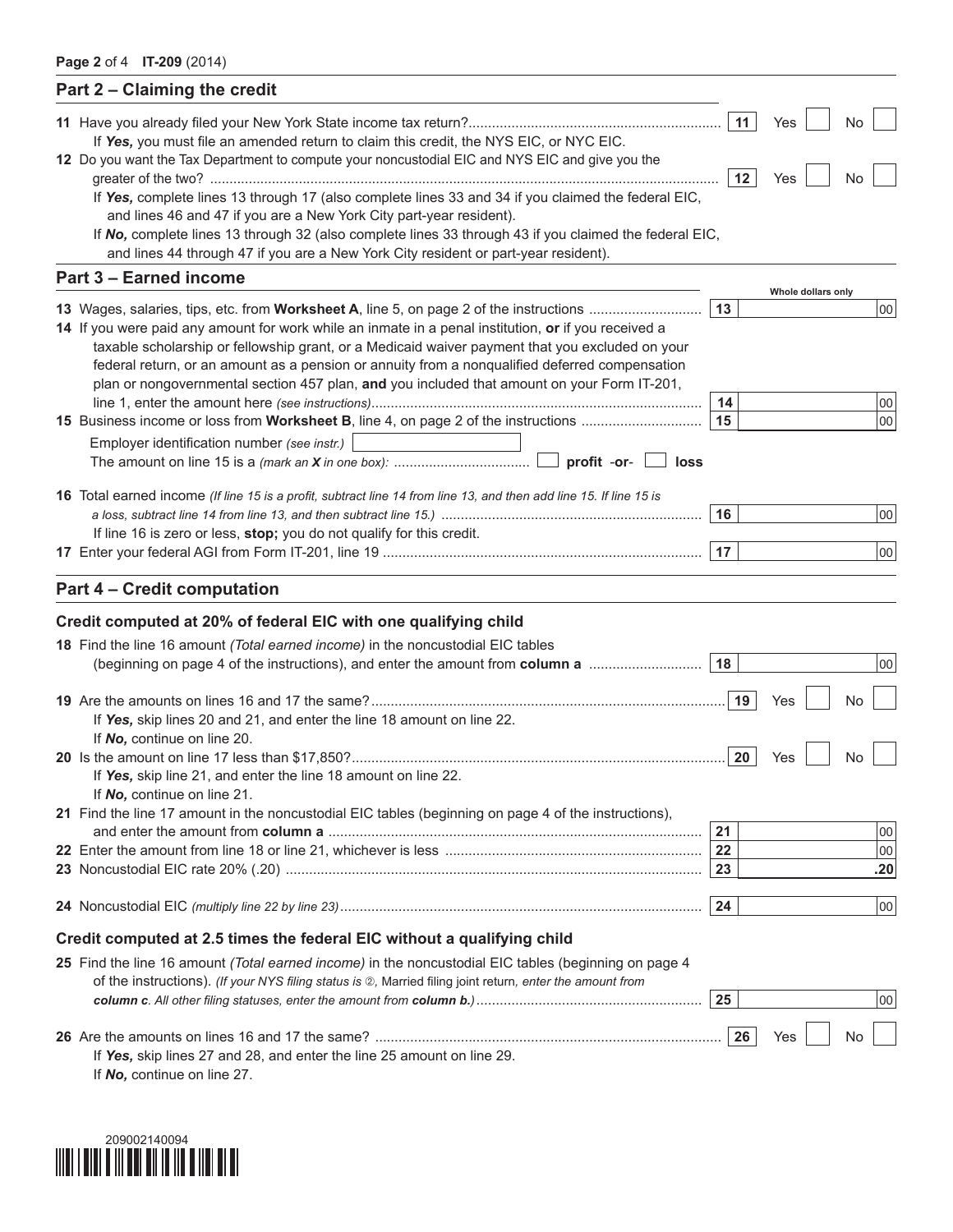|                                                                                                                                                      |    |                                                                                                                                                                                                                                                                                                     |              |                          |           | Your social security number  |  |                        |  |                      |    |          |     |            |               |          | <b>IT-209</b> (2014) Page 3 of 4 |  |
|------------------------------------------------------------------------------------------------------------------------------------------------------|----|-----------------------------------------------------------------------------------------------------------------------------------------------------------------------------------------------------------------------------------------------------------------------------------------------------|--------------|--------------------------|-----------|------------------------------|--|------------------------|--|----------------------|----|----------|-----|------------|---------------|----------|----------------------------------|--|
| Part 4 - Credit computation (continued)                                                                                                              |    |                                                                                                                                                                                                                                                                                                     |              |                          |           |                              |  |                        |  |                      |    |          |     |            |               |          |                                  |  |
| 27 Is the amount on line 17 less than \$8,150 (\$13,550 if your filing status is 2, Married filing joint return)?  27<br>If No, continue on line 28. |    | If Yes, skip line 28, and enter the line 25 amount on line 29.                                                                                                                                                                                                                                      |              |                          |           |                              |  |                        |  |                      |    |          | Yes |            |               | No       |                                  |  |
| 28 Find the line 17 amount in the noncustodial EIC tables (beginning on page 4 of the instructions).                                                 |    | (If your NYS filing status is 2), Married filing joint return, enter the amount from column c.                                                                                                                                                                                                      |              |                          |           |                              |  |                        |  |                      | 28 |          |     |            |               |          | 00                               |  |
|                                                                                                                                                      |    |                                                                                                                                                                                                                                                                                                     |              |                          |           |                              |  |                        |  |                      | 29 |          |     |            |               |          | 00                               |  |
|                                                                                                                                                      |    |                                                                                                                                                                                                                                                                                                     |              |                          |           |                              |  |                        |  |                      | 30 |          |     |            |               |          | 2.50                             |  |
|                                                                                                                                                      |    |                                                                                                                                                                                                                                                                                                     |              |                          |           |                              |  |                        |  |                      | 31 |          |     |            |               |          | 00                               |  |
|                                                                                                                                                      |    |                                                                                                                                                                                                                                                                                                     |              |                          |           |                              |  |                        |  |                      | 32 |          |     |            |               |          | 00                               |  |
| Schedule B - New York State earned income credit (NYS EIC)                                                                                           |    |                                                                                                                                                                                                                                                                                                     |              |                          |           |                              |  |                        |  |                      |    |          |     |            |               |          |                                  |  |
| If Yes, continue on line 34.<br>If No, continue on line 35.                                                                                          |    | If No, stop; you do not qualify for the NYS EIC (see the line 32 instructions)<br>If Yes, in the spaces below, list up to three of the same children you claimed on federal Schedule EIC.<br>Note: The children listed below must not be the same children as those you listed at line 3 on page 1. |              | Number of                | Full-time | Person                       |  |                        |  |                      |    | 33<br>34 |     | Yes<br>Yes | Date of birth | No<br>No |                                  |  |
| First name                                                                                                                                           | MI | Last name                                                                                                                                                                                                                                                                                           | Relationship | months lived<br>with you |           | with<br>student* disability* |  | Social security number |  |                      |    |          |     |            | (mmddyyyy)    |          |                                  |  |
|                                                                                                                                                      |    |                                                                                                                                                                                                                                                                                                     |              |                          |           |                              |  |                        |  |                      |    |          |     |            |               |          |                                  |  |
|                                                                                                                                                      |    | * Mark an X in these boxes only if you checked Yes in the same box on your federal Schedule EIC (box 4a or 4b).                                                                                                                                                                                     |              |                          |           |                              |  |                        |  |                      |    |          |     |            |               |          |                                  |  |
| 35 Amount of federal EIC claimed (from federal Form 1040EZ, line 8a; Form 1040A, line 42a;                                                           |    |                                                                                                                                                                                                                                                                                                     |              |                          |           |                              |  |                        |  |                      | 35 |          |     |            |               |          | 00                               |  |
|                                                                                                                                                      |    |                                                                                                                                                                                                                                                                                                     |              |                          |           |                              |  |                        |  |                      | 36 |          |     |            |               |          | .30                              |  |
|                                                                                                                                                      |    |                                                                                                                                                                                                                                                                                                     |              |                          |           |                              |  |                        |  |                      | 37 |          |     |            |               |          | 00                               |  |
|                                                                                                                                                      |    |                                                                                                                                                                                                                                                                                                     |              |                          |           |                              |  |                        |  |                      | 38 |          |     |            |               |          | 00                               |  |
| 38c Accumulation distribution credit (see instructions)<br>38e Subtract line 38d from line 38a (if line 38d is more than line 38a,                   |    |                                                                                                                                                                                                                                                                                                     |              |                          |           | 38a<br>38b<br>38c<br>38d     |  |                        |  | 00<br>00<br>00<br>00 |    |          |     |            |               |          |                                  |  |

| 209003140094 |  |
|--------------|--|
|              |  |